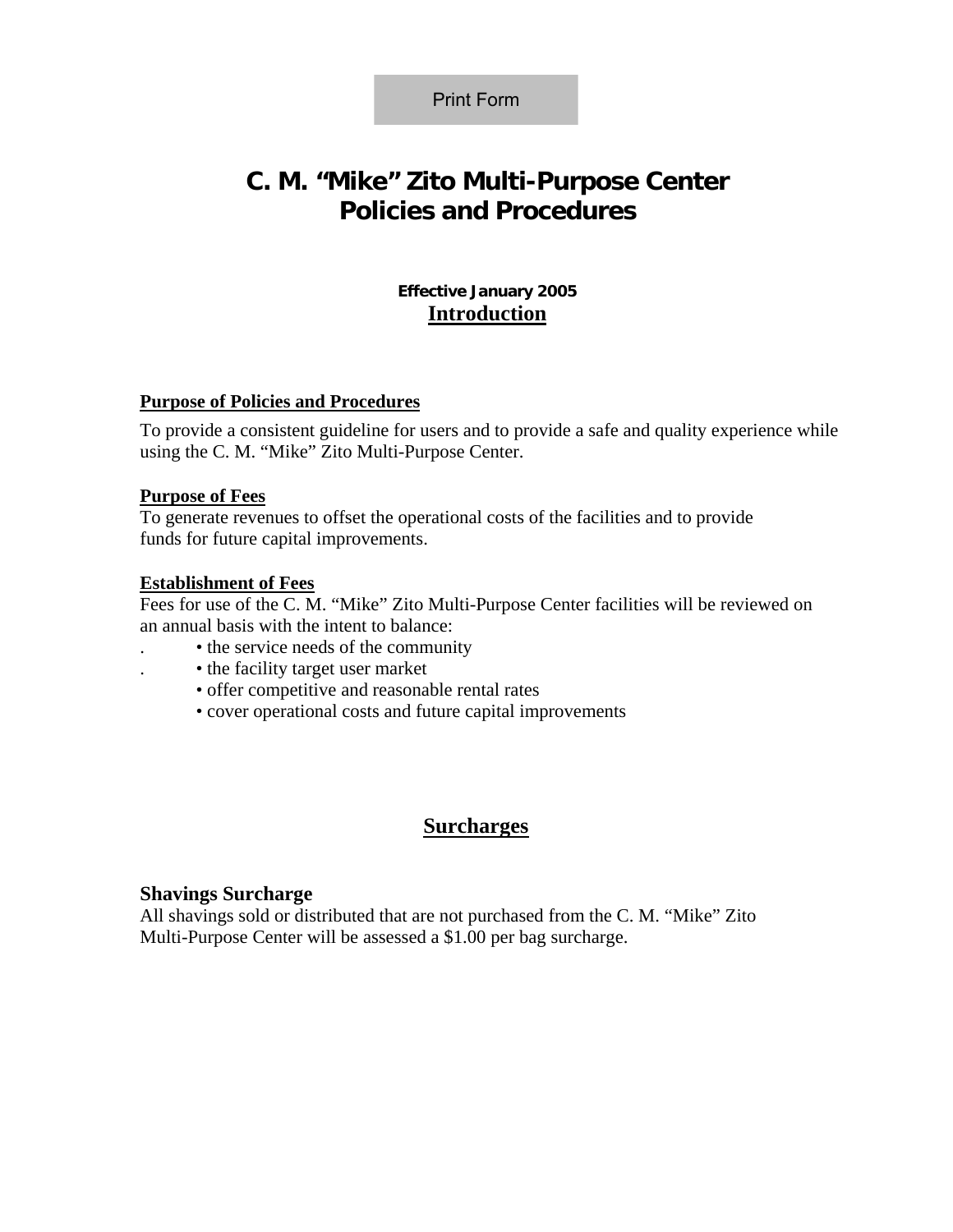# **General Usage Policies**

Management of C. M. "Mike" Zito Multi-Purpose Center shall have the right at all times to enforce all rules and regulations described herein, and shall have the right to eject all persons who fail or refuse to comply with the rules and regulations.

#### **Access during Events**

C. M. "Mike" Zito Multi-Purpose Center Management employees responsible for management and maintenance of the facilities shall have the right to access the facilities at any time during any event.

#### **Accident Management**

In the case of an accident or emergency, User agrees to cooperate with Management in the formulation of an action plan and response to media inquires. All accidents, occurrences, and incidents must be reported to C. M. "Mike" Zito Multi-Purpose Center Management immediately. Reports must include:

- 1. Name, address and telephone number of the injured person or persons.
- 2. Name, address and telephone number of any witnesses.
- 3. A description of the accident (how, when, and where it happened).
- 4. A description of the extent of bodily injury or property damage.

## **Advertising**

Users shall not hang signs, bunting or other advertising materials anywhere on the premises without prior approval of C. M. "Mike" Zito Multi-Purpose Center Management. C. M. "Mike" Zito Multi-Purpose Center does recognize the need for Users to display sponsor advertising, therefore advertising materials and locations will be determined on an event by event basis.

The User agrees that all advertising of the event will be honest and true. The User will identify the Facility as "C. M. "Mike" Zito Multi-Purpose Center" which may not be abbreviated. No advertising or publicity may state or imply that the C. M. "Mike" Zito Multi-Purpose Center sponsors or is responsible for the User's activities during the period of use.

Our official logo may be requested for use in advertisements and promotions materials by the User.

## **Alcoholic Beverages**

No alcoholic beverages may be brought to or removed from C. M. "Mike" Zito Multi-Purpose Center property. All alcohol sold and served shall be purchased from C. M. "Mike" Zito Multi-Purpose Center. C. M. "Mike" Zito Multi-Purpose Center shall control the distribution, price and hours of alcohol sales. All arrangements for alcoholic beverages must be approved by C. M. "Mike" Zito Multi-Purpose Center Management.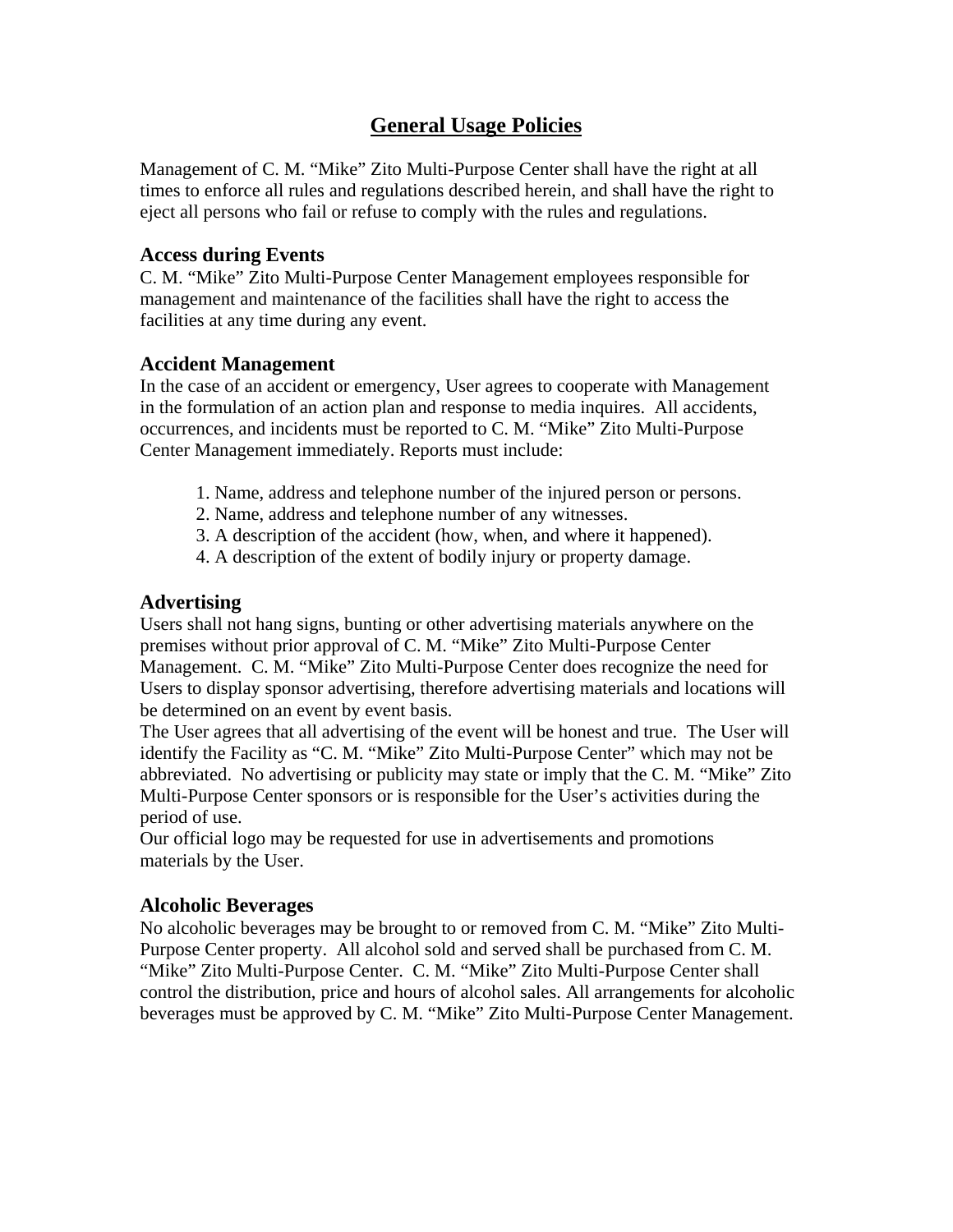## **Animals**

Users utilizing the C. M. "Mike" Zito Multi-Purpose Center for any activity, in which animals are used or exhibited, shall comply fully with all applicable government agency statutes, laws, ordinances, rules, regulations, and/or order applicable to the care and treatment of animals. User assumes the full responsibility to meet and satisfy all applicable ordinances, laws, rules, regulations, and/or orders as they relate to the needs and rights of those animals, which are under the User's care and control.

All animals must be penned, stalled and otherwise confined or under the direct control of owner or handler at all times. Persons keeping animals on the premises must use every care to assure safety of visitors and other facility patrons/personnel. Violation of this policy may result in removal of animals from the premises.

USERS WILL SUPPLY THE C. M. "MIKE" ZITO MULTI-PURPOSE CENTER A CURRENT (LESS THAN 1 YEAR OLD) COGGINS TEST CERTIFICATE FOR EVERY HORSE BROUGHT ONTO PROPERTY.

## **Cancellation by C. M. "Mike" Zito Multi-Purpose Center**

C. M. "Mike" Zito Multi-Purpose Center reserves the right to terminate the User's agreement for reasons within its control for good cause. In the event that C. M. "Mike" Zito Multi-Purpose Center exercises that right, it shall refund all deposits and release the User from liability for payment of, the amount provided for on face of this agreement. Should C. M. "Mike" Zito Multi-Purpose Center exercise said right to terminate this agreement, User agrees to forego any and all claims against C. M. "Mike" Zito Multi-Purpose Center and further recourse of any kind against C. M. "Mike" Zito Multi-Purpose Center.

# **Cancellation by User**

Should User cancel the event covered under this agreement, no deposit refund shall be made and the full rental fee is called for by this agreement and shall be payable by User to C. M. "Mike" Zito Multi-Purpose Center as liquidated damages, not as a penalty. The User agrees to also pay any reasonable reimbursable expenses incurred by C. M. "Mike" Zito Multi-Purpose Center in connection with the event covered by this agreement. All cancellations shall be in writing and effective upon receipt by C. M. "Mike" Zito Multi-Purpose Center Management.

# **Clean-up**

It is the responsibility of the User to place all litter and trash in the trash dumpsters prior to closing time. Break down all boxes. If the refuse generated exceeds the dumpster capacity, the tenant will be charged for a special trash service pick-up.

## **Damage Costs**

The User shall be responsible for all damages to C. M. "Mike" Zito Multi-Purpose Center facilities and property. All costs deemed necessary and incurred by C. M. "Mike" Zito Multi-Purpose Center for replacement and/or repairs caused on behalf of the User will be billed to the User. Payment must be made within fifteen (15) days after receipt of billing.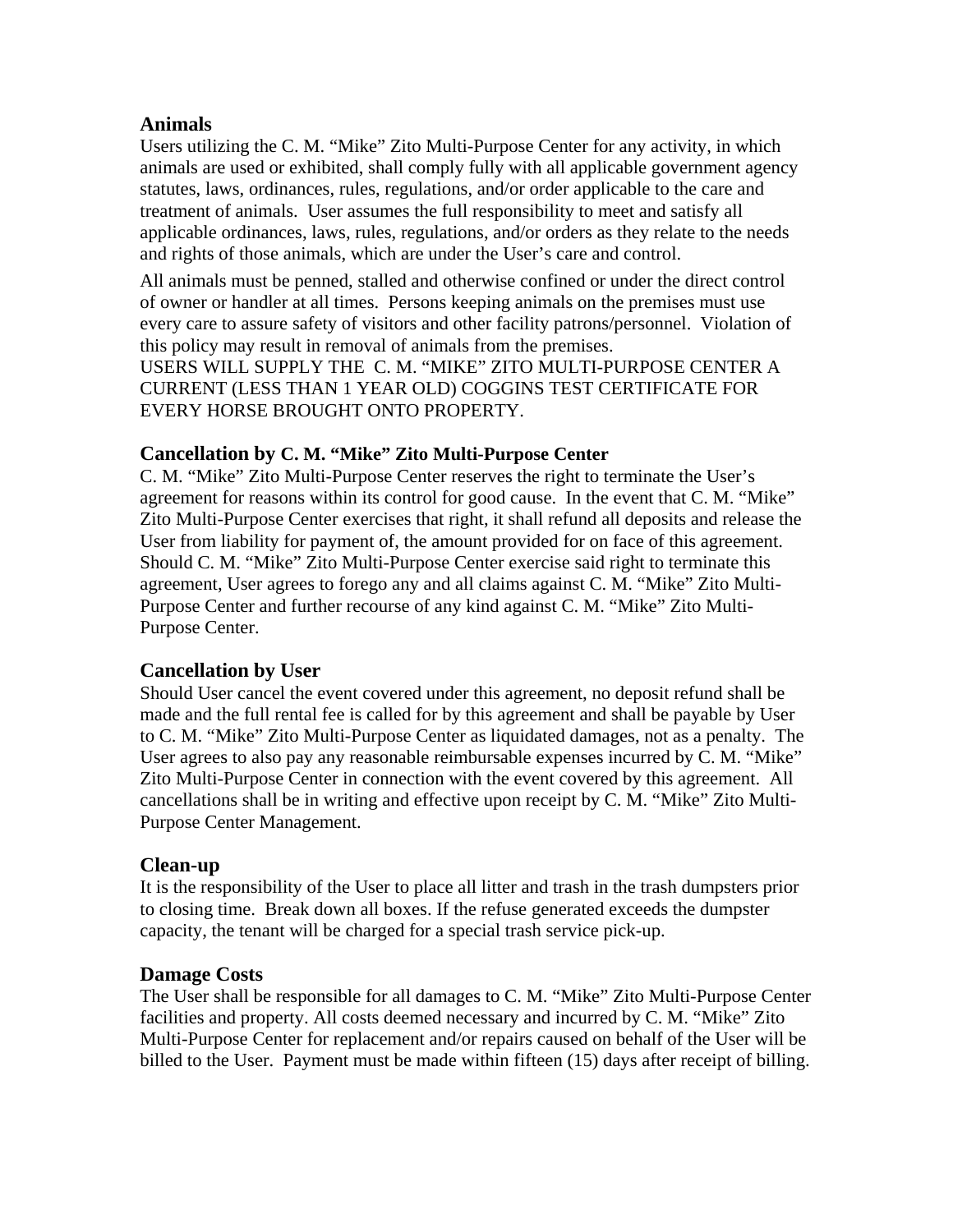The User may be required to post a security deposit to defray the cost of minor repairs and clean up if necessary. The deposit will be refunded if the facility and property are left in a clean state and there are no damages. The deposit shall be due and payable a minimum of 2 weeks prior to commencement of the event.

## **Decorations**

All decorating plans must be submitted and approved by C. M. "Mike" Zito Multi-Purpose Center Management a minimum of 30 days prior to an event. Regardless of the facility or the type of decoration, the User must remove all decorating materials immediately following the event.

#### **No signs are to be attached to any door of the facility.**

#### **Defacement**

User shall not injure, mar, nor in any manner deface the Facility or any equipment contained therein and will not make nor allow to be made any alterations of any kind to the Facility contained therein.

## **Event Marketing**

C. M. "Mike" Zito Multi-Purpose Center employees shall not be responsible for event promotion. The office phone number as well as any phone number shall not be published or placed on any promotional material for any event or otherwise published in connection with an event. The Center's logo may not be used on any promotional material without the express written consent of C. M. "Mike" Zito Multi-Purpose Center Management.

## **Event Staffing**

User shall provide all security, ushers, announcers, ticket takers and other personnel necessary to conduct the activities described in the rental agreement. C. M. "Mike" Zito Multi-Purpose Center will provide personnel for limited activities. C. M. "Mike" Zito Multi-Purpose Center employee(s) will be on site at all times while facilities are occupied.

## **Facility Alterations**

User may not undertake any plumbing, electrical, tele-communications, carpentry or mechanical work on any of the facilities. All alterations must be requested in writing and submitted a minimum of 45 days prior to the event.

## **Fees**

All fees may be subject to negotiation and approval of the Parish Council.

## **Fire Lanes**

All vehicles must be parked in designated lots or parallel to roadways in such a manner so as to not block emergency vehicle access to areas of C. M. "Mike" Zito Multi-Purpose Center. Fire lanes of 20 feet are to be maintained on all drives and roads. Any vehicle violating this rule will be towed at owner's expense.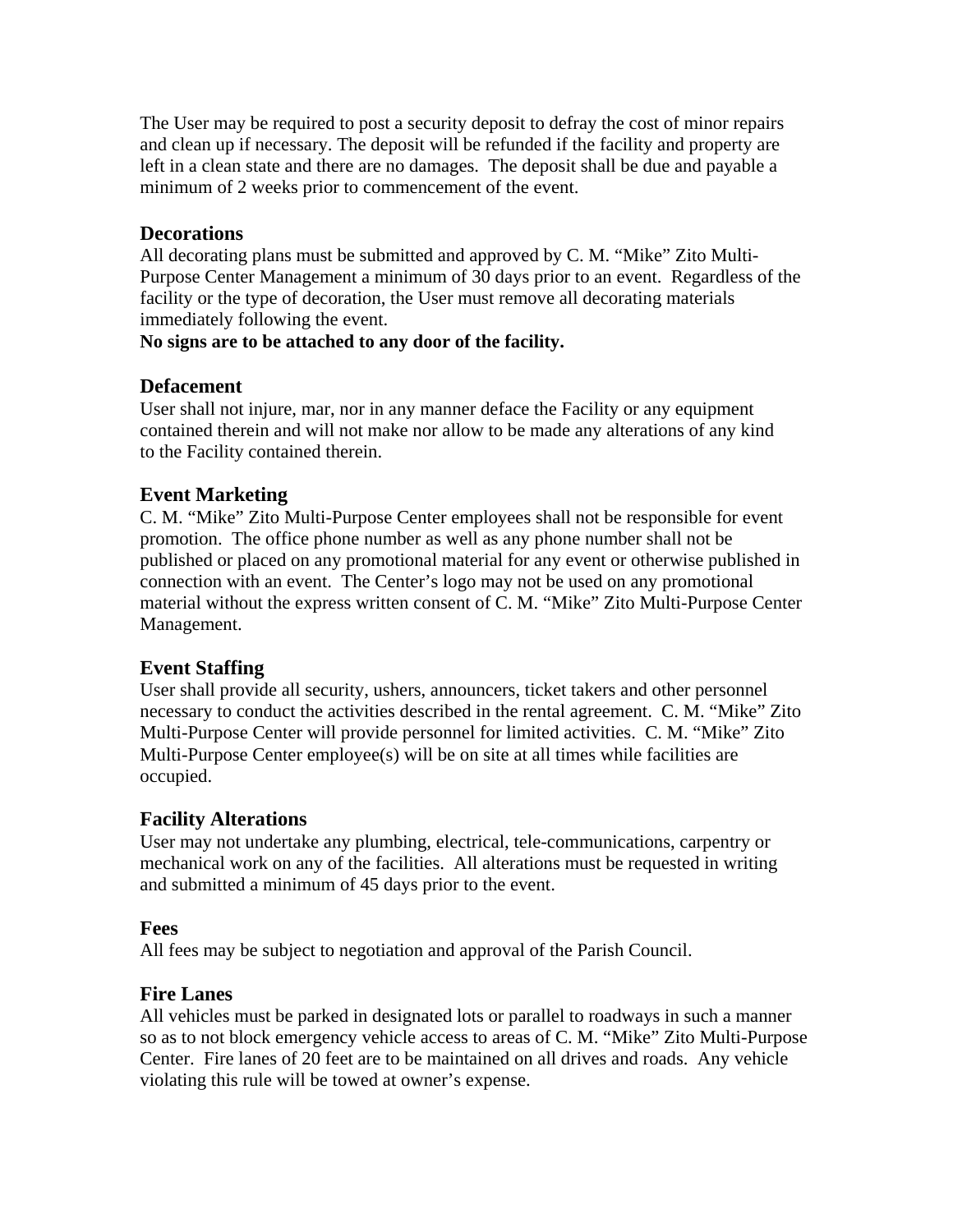## **Fire Safety Standards**

All fire regulations in the Uniform Fire Code (1997 UFC) shall be strictly observed. Management will work with User during planning meetings to ensure compliance with the UFC. Users should contact the Plaquemine Fire Department at least 30 days prior to the scheduled event.

## **Food Service / Event Catering**

The Center retains all concessions, food and/or product sales. The permit does not carry the right to make any sales except through Center concessionaire.

## **Glass Containers**

Glass drinking containers are not permitted in any C. M. "Mike" Zito Multi-Purpose Center facility, including all parking lots and parish property.

## **Holiday Restrictions**

C. M. "Mike" Zito Multi-Purpose Center facilities are officially closed on the following holidays: Thanksgiving Day and Christmas Day. No reservations for the use of the facility on these holidays will be accepted.

## **Indemnification**

To the fullest extent permitted by law, the User shall indemnify and hold harmless the Parish, their officers, employees and insurers from and against all claims, damages, losses, expenses and demands, including court costs, attorney's fees and expenses, due to injuries, losses or damages arising out of, resulting from, or in any manner connected with the User's event, pursuant to the Rental Agreement, if any such injury, loss or damage is caused in whole or in part by, or is claimed to be caused in whole or in part by, the act, omission, error, mistake negligence, other fault of User, any officer, employee, representative or agent of the User, anyone directly or indirectly employed by the User, or anyone for whose acts the User may be liable; provided, however, that except for worker's or workmen's compensation, disability benefits or other similar employee benefit claims, User is not obligated to indemnify the parish hereunder for that portion of any claims, damages, losses, demands and expenses arising out of or resulting from any negligent act or omission of the Parish, or their agents and employees. User's indemnification obligation hereunder shall not be construed to negate, abridge, or otherwise reduce any other right or obligation of indemnity which would otherwise exist as to any part or person described in this section.

With respect to any and all claims against the Parish or any of their officers, employees or agents by any employee of User or anyone directly or indirectly employed by User, or anyone for whose acts User may by liable, the indemnification obligation described above shall not be limited in any way by any limitation on the amount or type of damages, compensation or benefits payable by or for the User, under worker's or workmen's compensation acts, disability benefit acts, or other employee benefit acts. **Under Louisiana Law, a farm animal activity sponsor or farm animal professional is not liable for any injury to or the death of a participant in farm animal activity resulting from the inherent risks of the farm animal activity, pursuant to R.S. 9:2795.1.**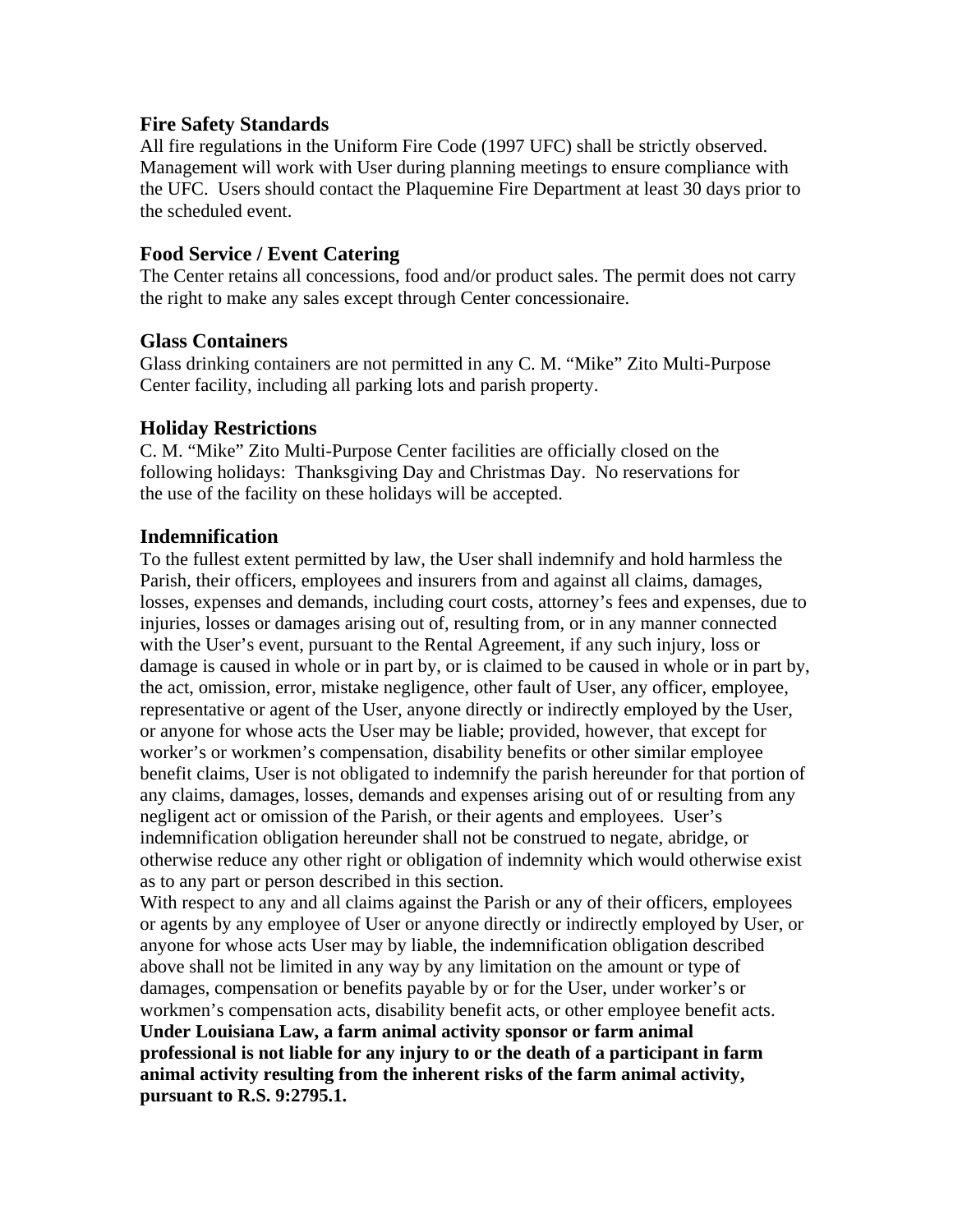## **Intellectual Property**

User will assume all costs, expenses and damages arising from the use of patented, trademarked, franchised or copyrighted music, materials, devices, processes or dramatic rights used at or incorporated in the Event. User agrees to indemnify, defend and hold Iberville Parish harmless from any claims or costs, including legal fees, which might arise from use of any such material. The C. M. "Mike" Zito Multi-Purpose Center logo may not be used on any promotional material without the express written consent of C. M. "Mike" Zito Multi-Purpose Center Management.

# **Liability Limitations of Parking**

C. M. "Mike" Zito Multi-Purpose Center hereby declares it is not responsible for fire, theft, damage to or loss of vehicles or articles left therein parked on Parish property or at any location for the purpose of attending an event at a C. M. "Mike" Zito Multi-Purpose Center facility. Guests of C. M. "Mike" Zito Multi-Purpose Center who park in any nondesignated area do so at their own risk and may be ticketed or towed at their own expense.

# **Liquid Petroleum**

Under no circumstances will liquid petroleum (propane, butane, etc.) be allowed in any facility building or structure.

## **Lost or Stolen Articles**

C. M. "Mike" Zito Multi-Purpose Center will not be responsible, under any circumstances, for property of the User while on C. M. "Mike" Zito Multi-Purpose Center facility premises. C. M. "Mike" Zito Multi-Purpose Center Management will not accept lost and found articles for distribution; unclaimed articles must be held and distributed by the User. In addition, C. M. "Mike" Zito Multi-Purpose Center is not responsible for any loss of articles or equipment left unattended in any facility. The usage of security personnel when such equipment or articles are left in buildings or in a Parish Facility shall be the responsibility of the User. All articles, equipment, exhibits, displays or materials shall be brought into the facilities only at such hours as designated by the Rental Agreement. User assumes all responsibility for any goods or material, which may be placed in storage before, during, or after an Event.

## **Move In / Move Out Dates**

These are pre and post event dates used to set-up for and tear down the necessary facility adaptations to conduct the event. They include bringing equipment and vehicles into C. M. "Mike" Zito Multi-Purpose Center, hanging banners, hauling animals on to the property and other activities associated with conducting an event. Charges for Move in / Move out days will be as determined by the C. M. "Mike" Zito Multi-Purpose Center.

# **Objectionable Persons**

C. M. "Mike" Zito Multi-Purpose Center reserves the right to reasonably eject from the Facility any objectionable person or persons; and neither C. M. "Mike" Zito Multi-Purpose Center nor its employees shall be liable to User for any damages that may be sustained through the exercise of such right.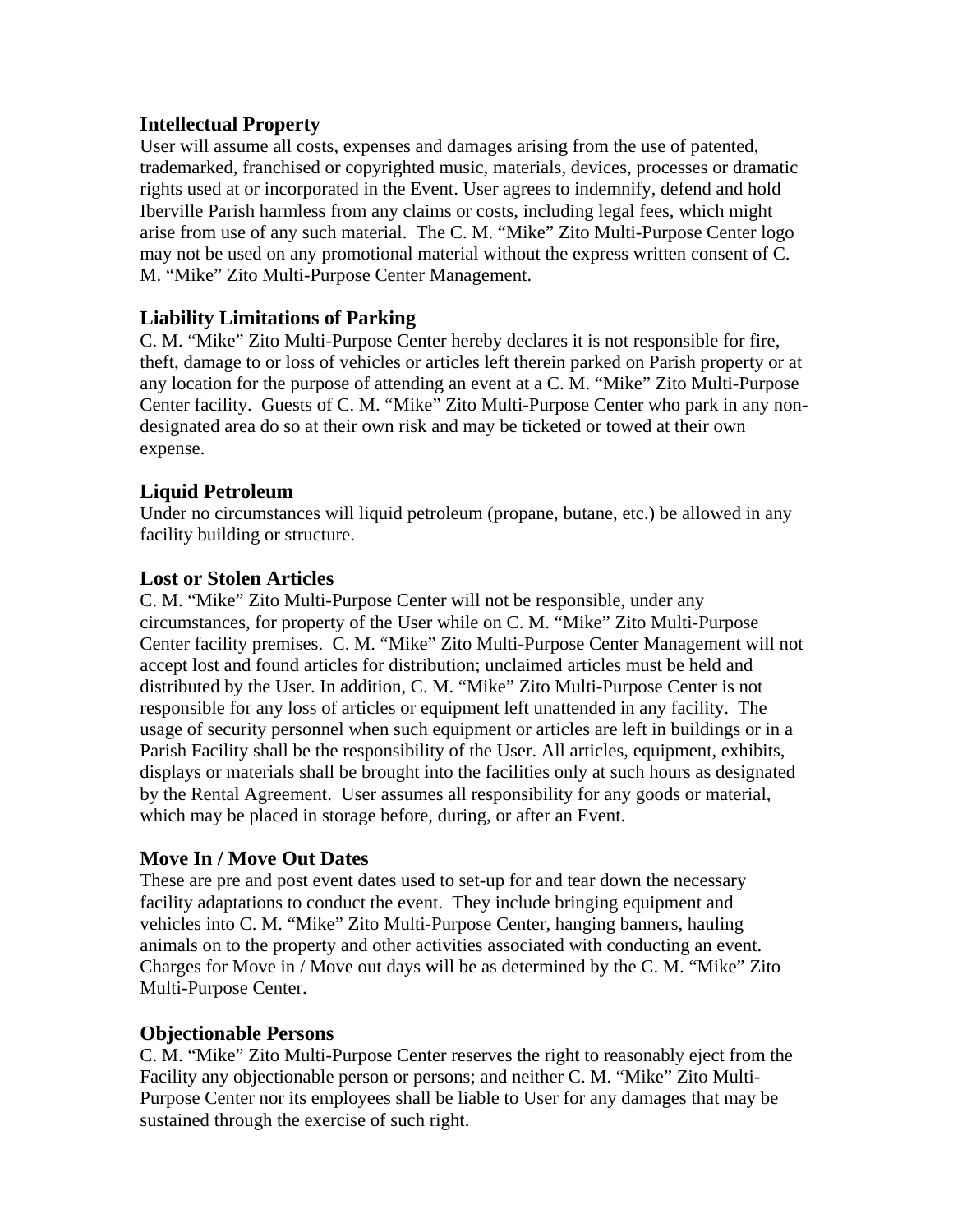## **Parking Lots and Roadways**

It is the User's responsibility to coordinate with Management on parking area assignments. Fire lanes must be kept open for police, fire, ambulance and other emergency units as well as for Parish maintenance workers.

It is important that parking in our lots is organized and orderly. Please park in a considerate manner to maximize the number of vehicles for the lot. **NO LIVESTOCK TRAILERS are to be cleaned out in the parking lots.** 

## **Performance Approval**

C. M. "Mike" Zito Multi-Purpose Center retains reasonable approval right over performance, exhibition or entertainment to be offered under this agreement, and User agrees that no activity or part thereof shall be given or held if C. M. "Mike" Zito Multi-Purpose Center reasonably objects on the grounds of character offense to public morals, failure to uphold advertising claims or violations of content restrictions agreed to by both parties at the time of execution of this agreement.

## **Permits**

The tenant is responsible for obtaining all permits otherwise required by law. Users should contact the appropriate permit departments at least thirty (30) days prior to the event. Noise variance permits may be required.

## **Photos**

C. M. "Mike" Zito Multi-Purpose Center Management may take photos of public events held at the facilities. These photos shall be the property of C. M. "Mike" Zito Multi-Purpose Center and may be used by C. M. "Mike" Zito Multi-Purpose Center for educational or promotional materials.

# **Planning Meeting**

As deemed necessary by C. M. "Mike" Zito Multi-Purpose Center Management, planning meetings will be conducted for certain events. These meetings shall be scheduled on an agreed upon date and time. All planning meetings will take place no later than two (2) weeks prior to User's scheduled event.

A planning meeting is recommended for all events and will be scheduled prior to User's event. The person who will be in charge of the event, (*Event Manager*), if different from the person who signed the contract must attend. Large events may require more than one planning meeting. These meetings will be scheduled as needed by either party. Please bring the lay out of your event and any special request that you have for the use of any of the facilities. Please call the office if you have any questions about the facilities or policies.

A separate meeting with the food concessionaire is strongly recommended.

# **Post Event Equipment**

All equipment, props, vehicles and support items must be removed from the premises at the conclusion of the event and move out. Exceptions must be granted in writing from C. M. "Mike" Zito Multi-Purpose Center Management. All equipment left beyond the move out date will be subject to storage charges and possible liquidation.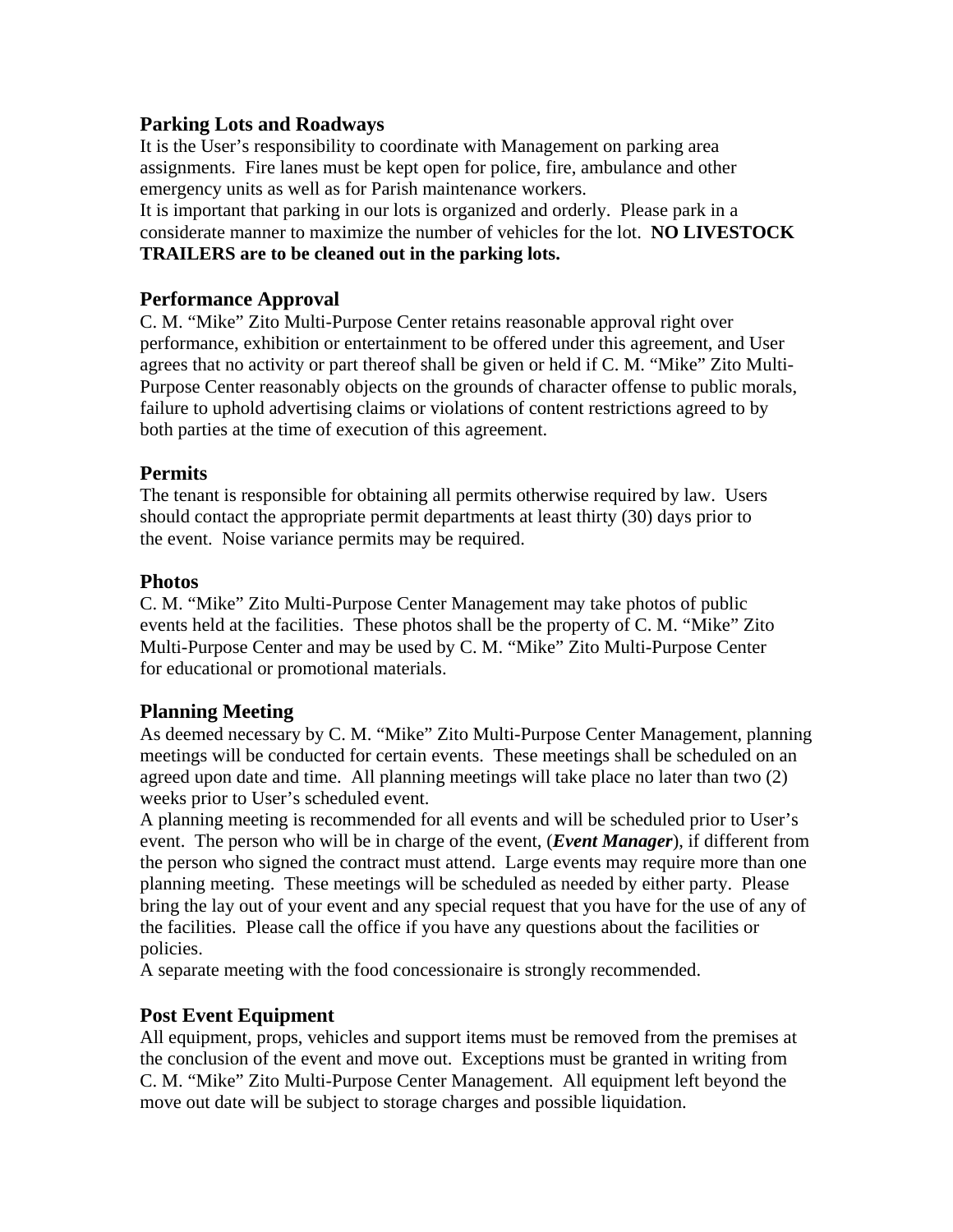## **Refund of Ticket Revenue**

C. M. "Mike" Zito Multi-Purpose Center retains the right to make reasonable determination of ticket refunds for cause in keeping with C. M. "Mike" Zito Multi-Purpose Center's policy of retaining public faith. This shall include, but not be limited to, seats blocked by equipment when exchange or comparable location is not possible, failure of equipment, failure of act to appear or perform within reasonable time of schedule provided by User.

# **Rental Equipment**

Frequently Users have a need for items and equipment that are not available as part of the C. M. "Mike" Zito Multi-Purpose Center contract. It is the responsibility of the User to arrange for and submit payment for any rental equipment needed for their event. The Center Director must approve all rental equipment.

## **Reservations**

Users must contact C. M. "Mike" Zito Multi-Purpose Center to determine date availability and to complete an agreement. A signed reservation agreement and \$100.00 non-refundable deposit is required to hold dates. Consideration may be given to the User to rent the same dates for the following year, however, there is no guarantee of availability until a signed reservation agreement is completed.

## **Sales Tax Collection**

Users and User vendors are responsible for payment of all sales, use, assessments and/or fees in compliance with Iberville Parish, the City of Plaquemine and the State of Louisiana. It is the Users' and/or the User vendors' responsibility to collect and submit payment to the Louisiana Department of Revenue.

# **Seating Capacity**

The User will not permit to be sold or distribute tickets or passes in excess of the seating capacity of the Facility as determined by State Fire Marshall.

# **Security**

C. M. "Mike" Zito Multi-Purpose Center Management has the right to require event security, based on the type of event. C. M. "Mike" Zito Multi-Purpose Center, with the consultation of the Iberville Parish Sheriff's Department, will determine event security needs. All event security plans must be submitted and approved by C. M. "Mike" Zito Multi-Purpose Center Management a minimum of 30 days prior to an event.

# **Security Officers**

Uniformed Security Officers are required at events that are serving alcohol or where alcohol is consumed. The officers must be uniformed licensed security officers. C. M. "Mike" Zito Multi-Purpose Center may arrange for security; however, the User may make separate arrangements for the security and the officers must meet the above criteria and approved by the Center Director.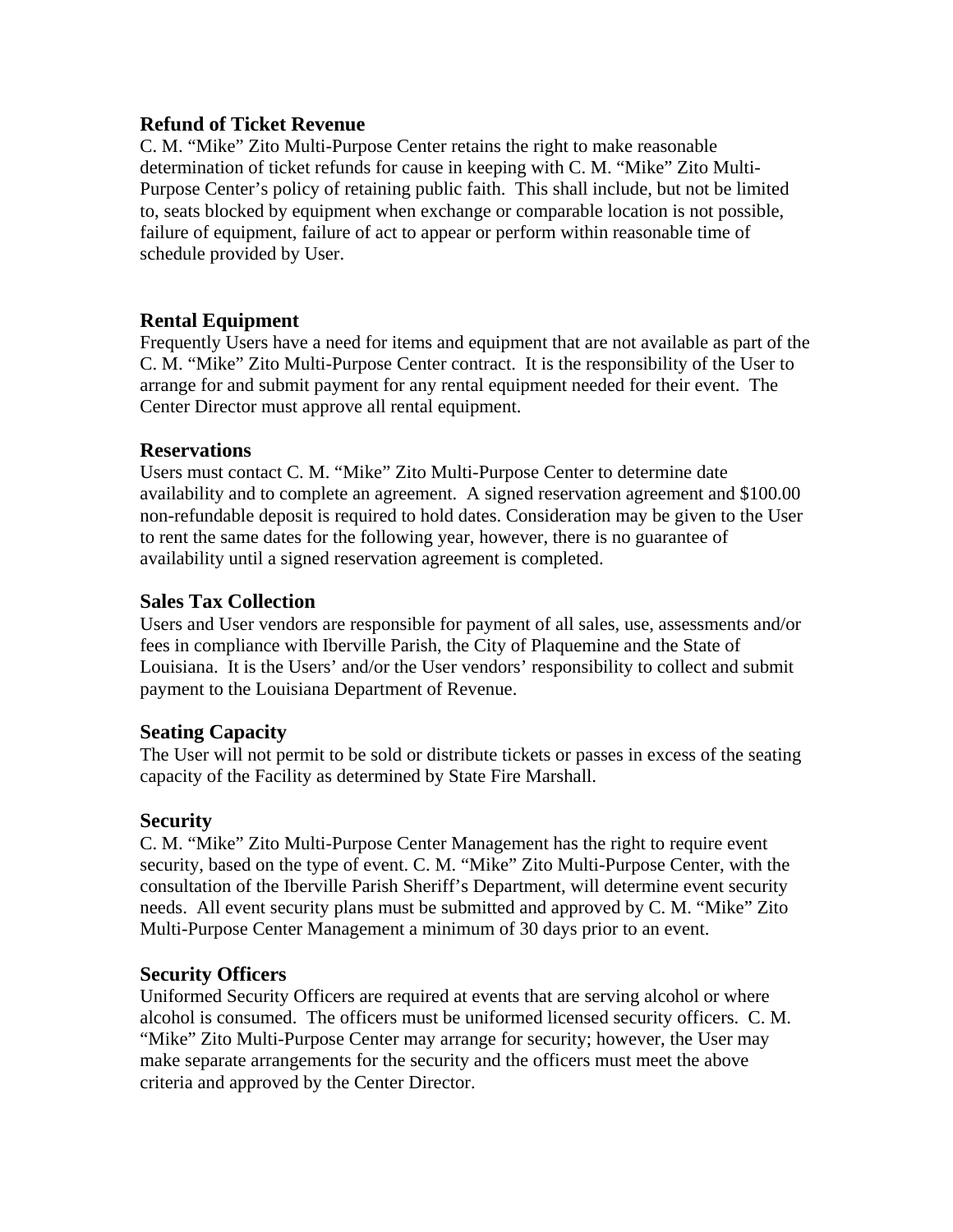## **Shaving Sales**

User may purchase bagged shavings from the facility or an independent source. User must give C. M. "Mike" Zito Multi-Purpose Center an estimate of bedding usage 30 days prior to event. If shavings are acquired from a source other than C. M. "Mike" Zito Multi-Purpose Center a surcharge of \$1.00 per bag will be assessed.

## **Check with C. M. "Mike" Zito Multi-Purpose Center for market rates on bagged shavings.**

The User is responsible for sales and distribution of all shavings. Feed is not available from the facility.

## **Signs**

Placement of signs inside or outside the buildings must be approved in advance by the Management of C. M. "Mike" Zito Multi-Purpose Center.

## **No signs are to be attached to any door of the facility.**

## **Sponsors**

The need for sponsors and the value added to the event and facility is understood by all. We have facility sponsors, which we have commitments with. We urge Users to support our sponsors and seek them to sponsor events. All facility sponsor signage will remain in place. Some sponsors have exclusivity. In the case where the User has a title sponsor of a national touring event, special consideration may be granted by the Management of the C. M. "Mike" Zito Multi-Purpose Center. All event sponsors are subject to the approval of C. M. "Mike" Zito Multi-Purpose Center Management.

## **Temporary stalls**

C. M. "Mike" Zito Multi-Purpose Center does not supply temporary stalls on the site. The User may choose to have temporary stalls brought on site, assuming complete responsibility, including but not limited to set-up/tear-down, maintenance, etc. C. M. "Mike" Zito Multi-Purpose Center can do minor repairs at the promoter's request at the cost of \$35.00 per hour with a 1 hour minimum.

## **Sub-Leasing**

The User may not, under any circumstances, sub-lease facilities, equipment or materials owned by Iberville Parish Government. C. M. "Mike" Zito Multi-Purpose Center employees have the sole authority for renting or leasing facilities.

## **Supervision**

The event manager from the User's organization will be responsible for assuring the supervision of the activity and the conduct of all persons connected in any way with the activity while they are on C. M. "Mike" Zito Multi-Purpose Center property. Children are to be supervised by an adult at all times.

## **Theft**

Neither C. M. "Mike" Zito Multi-Purpose Center nor Iberville Parish shall be responsible for losses by User, its agents or employees or ticket holders due to theft or disappearance of equipment or other personal property.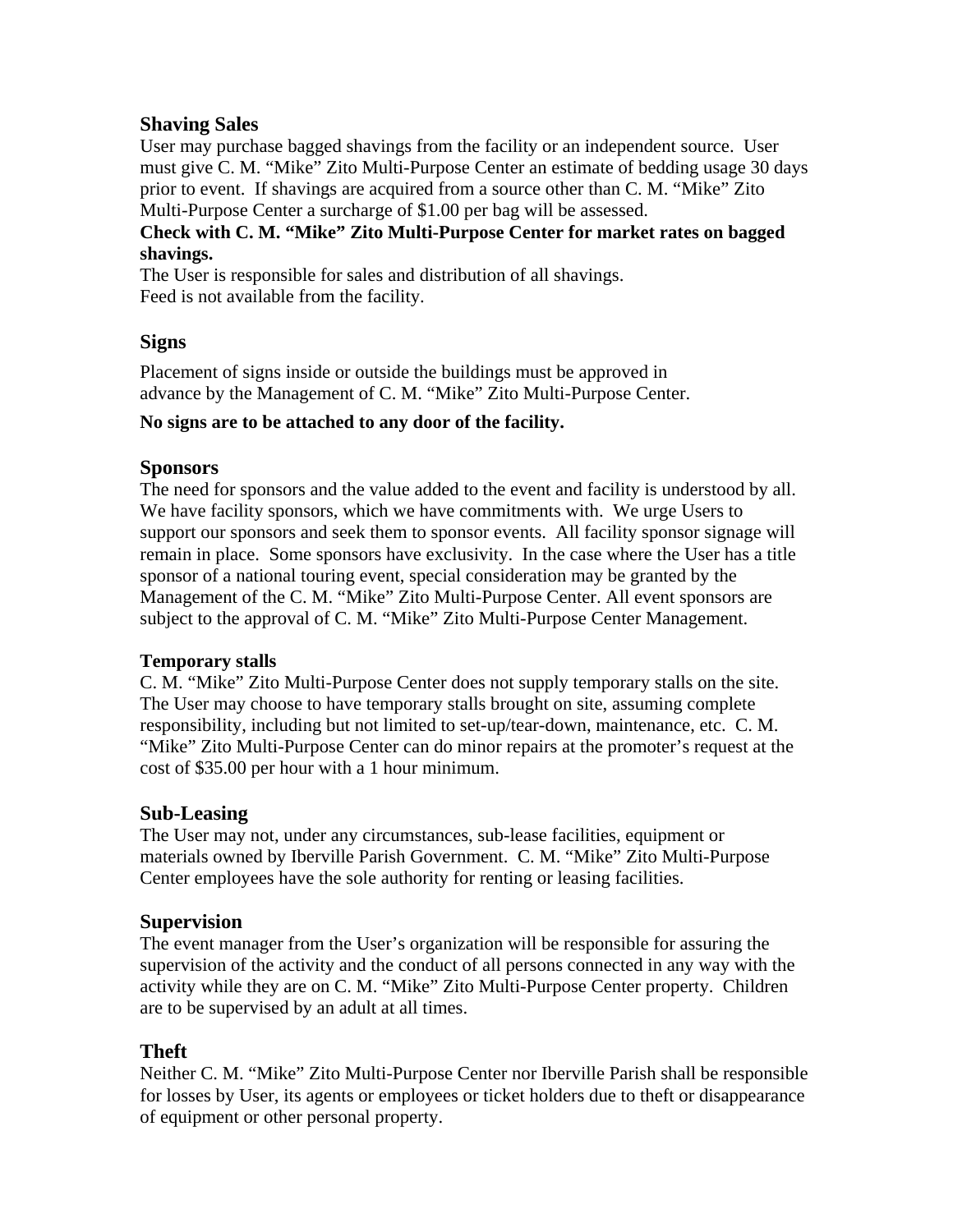# **Tickets**

## • **Ticket Printing**

All tickets must be prepared by the User and must be of a type and style approved by C. M. "Mike" Zito Multi-Purpose Center management.

## • **Ticket Distribution**

If the User contracts with a ticket distribution company, C. M. "Mike" Zito Multi-Purpose Center must be designated as an outlet and alternative box office.

## • **Ticket Prices**

User agrees to sell tickets at the prices advertised and any deviation must be approved by C. M. "Mike" Zito Multi-Purpose Center management.

# **Time of Events – Operating Hours**

The Parish reserves the right to regulate the time, place and manner of proposed activities in its facilities after considering all applicable factors and interests. The terms "set up" or "tear down" shall include the use of the facilities for moving in and out equipment, and preparation of the facilities for performance of the event. The hours for set up and tear down shall be specified in the Rental Agreement and will be determined at the discretion of C. M. "Mike" Zito Multi-Purpose Center management.

# **Use of Parish Equipment and Materials**

Users shall not operate motorized parish-owned equipment. Additionally, User shall not dispose of in any manner equipment or materials owned by C. M. "Mike" Zito Multi-Purpose Center and/or Iberville Parish.

# **Use Regulations**

C. M. "Mike" Zito Multi-Purpose Center Management may refuse event bookings when it is their opinion that the event may cause undue or unusual damage to the facilities or that they may violate local, state or federal laws, rules or regulations.

# **User's Property**

In accepting delivery of property addressed to the User, C. M. "Mike" Zito Multi-Purpose Center is acting for the accommodation of the User and shall not be liable for any loss or damage thereof, unless such damages arise out of any negligence or willful misconduct of C. M. "Mike" Zito Multi-Purpose Center employees or its representatives. User assumes all responsibility for any property, which may be placed in storage with C. M. "Mike" Zito Multi-Purpose Center before, during or after event. User agrees that all property pertinent to the event , which is not the possession of C. M. "Mike" Zito Multi-Purpose Center, will be removed from the Facility before the expiration of this agreement. Failure to do so will mean that the User's effects are abandoned and may be disposed by C. M. "Mike" Zito Multi-Purpose Center.

# **Vendor Rates**

A permit for the sale of merchandise items, **other than food,** will be issued to any qualified vendor for the fee of Two Hundred Dollars (\$200.00) per day.